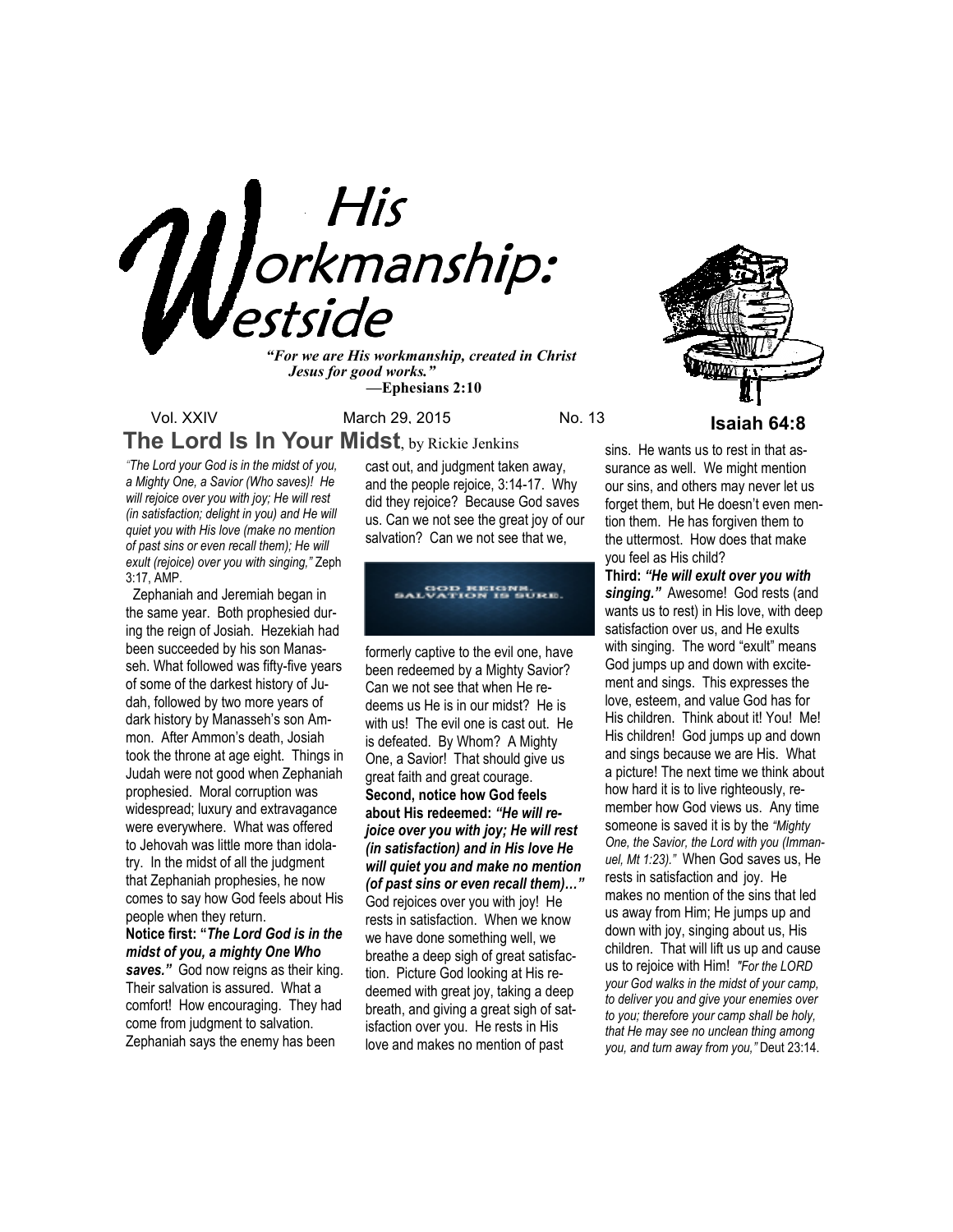## **How to Pray When Loved One in Sin,** Erin Davis

 When the people closest to us sin, it hurts. Sin is destructive. When we are standing close by, we often get hit with shrapnel. We must have a willingness to pray instead of simply assuming the position of duck and cover. But *how are we supposed to pray about this?*

 The truth is, we all have a sin problem. That's why we need Jesus so much. If someone we love is trapped in a pattern of sin or refuses to repent, the stakes can seem sky high. When we don't know what to pray, we can pray God's Word. Here are ten ways to pray for those stuck in sin straight from Scripture:

**1. Pray for them to see their sin as God sees it.** *"But your iniquities have made a separation between you and your God, and your sins have hidden His face from you so that He will not hear,"* Is 59:2.

**2. Pray for their hard heart to soften.**  *"And I will give you a new heart, and a new spirit I will put within you. And I will remove the heart of stone from your flesh and give you a heart of flesh,"* Ezek 36:26.

**3. Pray for them to recognize the kindness of God.** *"Or do you presume on the riches of His kindness and forbearance and patience, not knowing that God's kindness is meant to lead you to repentance?"* Rm 2:4

**4. Pray for them to have a desire for God's Word.** *"But he answered, 'It is written, "Man shall not live by bread alone, but by every word that comes from the mouth of God," ' "* Mt 4:4.

**5. Pray for God's Word to do surgery in their heart.** *"For the word of God is living and active, sharper than any two-edged sword, piercing to the division of soul and of spirit, of joints and of marrow, and discerning the thoughts and intentions of the heart,"* Heb 4:12.

**6. Pray for the consequences of their sin to become clear to them.** 

*"For I know my transgressions, and my sin is ever before me. Against You, You only, have I sinned and done what is evil in Your sight so that You may be justified in Your words and blameless in Your judgment,"* Ps

#### 51:3–4.

**7. Pray for them to be surrounded by people who will speak truth into their life.** *"My brothers, if anyone among you wanders from the truth and someone brings him back, let him know that whoever brings back a sinner from his wandering will save his soul from death and will cover a multitude of sins,"* Jas 5:19–20.

**8. Pray for them to recognize that only God can satisfy their deepest needs.** *"For he satisfies the longing soul, and the hungry soul he fills with good things,"* Ps 107:9.

**9. Pray for them to know how much God loves them.** *"So that Christ may dwell in your hearts through faith—that you, being rooted and grounded in love, may have strength to comprehend with all the saints what is the breadth and length and height and depth, and to know the love of Christ that surpasses knowledge, that you may be filled with all the fullness of God,"* Eph 3:17–19.

**10. Pray for them to repent.** *"Repent, for the kingdom of heaven is at hand,"* Mt 3:2. *"Repent therefore and be converted, that your sins may be blotted out, so that times of refreshing may come from the presence of the Lord,"* Ax 3:19.

#### **Two prayers not to pray.**

**A. Get 'em God prayers.** Those prayers rooted in a desire for God to punish others are "get 'em God prayers." If someone we love has sinned against us, these kinds of prayers may be tempting. But remember that God has forgiven us of much, even though we don't deserve forgiveness. We must pray that He would do the same for others, even if they've hurt us.

**B. Plank eye prayers.** We all sin. We all desperately need God's forgiveness. This is important perspective when we are praying about sin in someone else's life. If someone we know is stuck in sin, pray like crazy! But let's keep our own sins in mind. Jesus put it this way, *"Why do you see the speck that is in your brother's eye, but do not notice the log that is in your own* 

*eye? Or how can you say to your brother, 'Take the speck out of your eye,' when there is the log in your own eye? Hypocrite, first take the log out of your own eye, and then you will see clearly to take the speck out of your brother's eye,"* Mt 7:3–5.

 God is in the business of dealing with sin. There is no sin too big for Him to forgive and no sinner too far away for God to take back. As you wait for Him to do the redemptive work only He can do, keep praying with great expectation. Do you know someone stuck in a pattern of sin? Which of these prayers will you start praying on their behalf?

*+#+#+#+#+#+#+* **Greeter**, *from p.4* corporate-approved message or quitting his job. There are atheists and agnostics in the United States who are absolutely committed to using whatever power they have to force others, especially Christians, to act as if they are as devoid of belief as they are. We cannot shrink back when they push us around. And we have to let the corporations, which seemed so primed to assume that an atheist society should be the only permissible public society, understand that we are real and we are numerous. If atheists want to start a fight, we must stand up to them and teach them about love and freedom. *+#+#+#+#+#+#+*

**Islam**, *from p. 3* Islam is not a religion of peace. It is a religion of hatred, intolerance, and bloodshed. Muslims have vowed to change America into an Islamic nation, and they are well on their way with the Islamic-friendly policies of President Barrack Hussein Obama. In time, they will succeed in making us a more violent, more hatefilled and intolerant nation just like their own. Our nation will become like Egypt under the rule of the Muslim Brotherhood where they were told to either convert or leave the country. Supposedly there was a third option of paying a high tax to live in Egypt, but the Muslim Brotherhood was too busy beating, raping, and murdering Christians to collect any of the taxes. This is a picture of any country under the "religion of peace."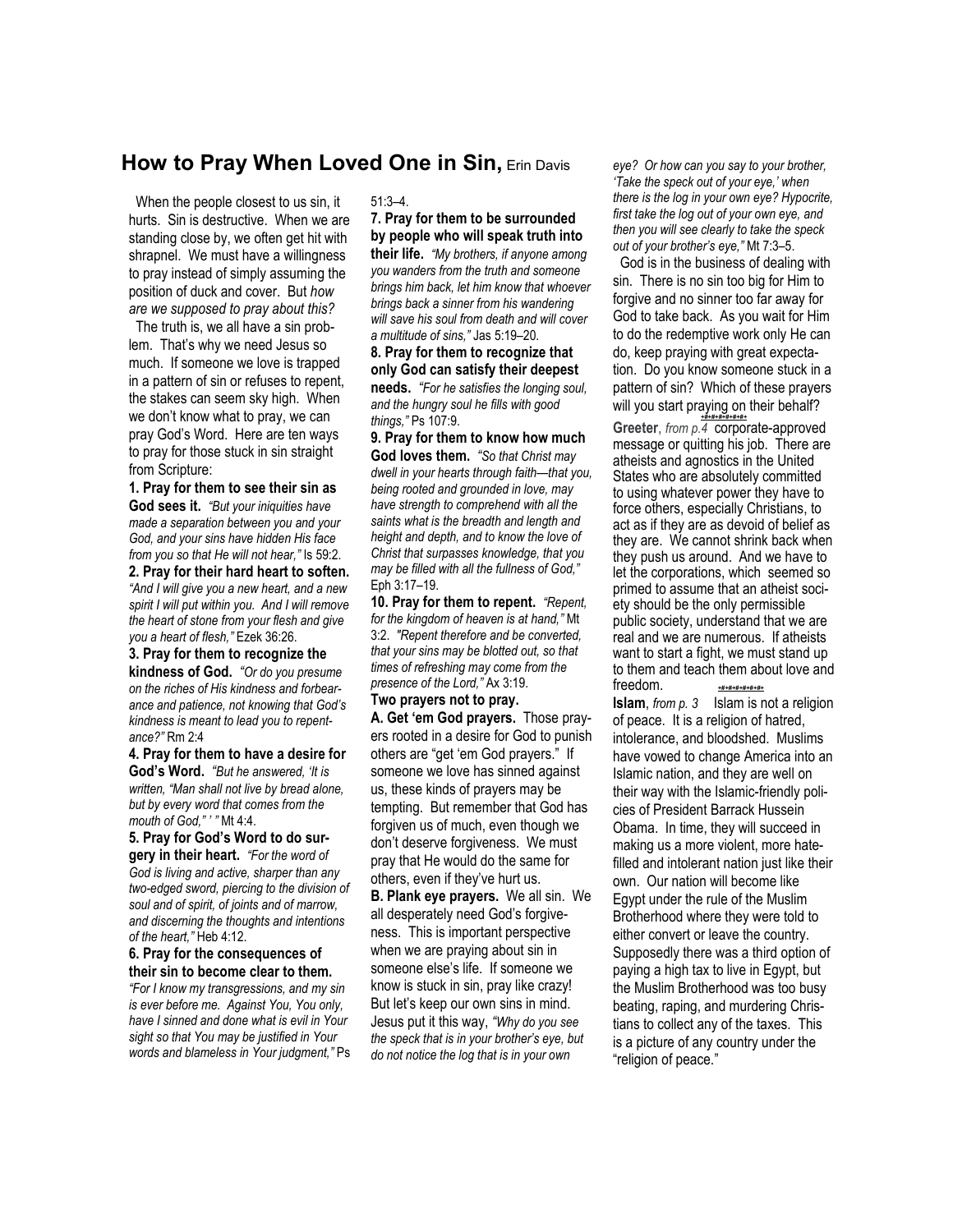

**in 2015** "Create in me a clean heart, O God, and renew a steadfast spirit within me." —Ps 51:10

**Violent Facts of Islam***, by Dave Jolly*  Muslims keep trying to convince us that they are a religion of peace. Those who make the claim fail to they fail to admit the truth of what is happening in the world today. The core tenets of Islam teach that they are to convert every unbeliever. Whoever will not convert should be killed to eliminate apostasy. Those who die in a fight to cleanse the world of unbelievers are hailed as hero martyrs. It is not a religion of peace.

 The Bible teaches us to go out and make disciples of Jesus throughout the world. But we are told to love and pray for those who refuse to believe. Nowhere does the Bible tell us to kill unbelievers. The Bible instructs us to be peacemakers, not murderers.

 Look at the evidence and determine if Islam is a religion of peace or one of hatred and bloodshed: The Shoe Bomber was a Muslim The Beltway Snipers were Muslims The Fort Hood Shooter was a Muslim The Underwear Bomber was Muslim The U.S.S. Cole Bombers were Muslims The Madrid Train Bombers were Muslims The Bafi Nightclub Bombers—Muslims The London Subway Bombers—Muslims The Moscow Theatre Attackers—Muslims The Boston Marathon Bombers—Muslims The Pan-Am flight #93 Bombers--Muslims The Air France Entebbe Hijackers The Iranian Embassy Takeover—Muslims The Beirut U.S. Embassy Bombers The Libyan U.S. Embassy Attack-Muslims The Buenos Aires Suicide Bombers The Israeli Olympic Team Attackers The Kenyan U.S, Embassy Bombers

# Discipleship Here At Home

recognize a key doctrine of Islam, and scale as Muslims? For the most part, The Saudi Khobar Towers Bombers--Muslims The Beirut Marine Barracks Bombers-Muslim The Besian Russian School Attackers Muslim The 1st World Trade Center Bombers-Muslim The Bombay & Mumbai India Attackers The Achille Lauro Cruise Ship Hijackers The September 11th 2001 Airline Hijackers Can anyone put together a similar list for any other religion today? Are Buddhists, Hindus, Shintos, Baha'is, Sikhs, Christians, Jews, or even atheists carrying out similar attacks on the same Buddhists, Hindus, Shintos, Baha'is, Sikhs, Christians, and Jews live together in peace. There are always some wars and issues, but not like those we see involving Muslims. But Muslims don't seem to be able to get along with Sikhs, Buddhists, Hindus, or any others. Most ironic about this "religion of peace" is the fact that Muslims can't seem to get along with other Muslims.

> Another ironic twist to Islam is that there is more unrest and violence in their own countries that are governed by Muslims and run under Islamic law. Muslims seem to live more happily in countries that are not Muslim—such as Australia, England, Belgium, France, Italy, India, Germany, Sweden, Norway, Canada, and the United States. Yet these are the very countries that they blame for all of their problems. Their solution is to change the countries where they are happy into countries like those where they are unhappy—and they are doing it so they can supposedly be happier.

 How many non-Muslim terrorist organizations can you name? How many Muslim terrorist organizations can you name? Here's a list of Muslim terrorist groups operating in the world today: Islamic Jihad, ISIS, Al-Qaeda, Taliban, Hamas, Hezbollah, Boko Haram, Al-Nusra, Abu Sayyaf, Al-Badr, Muslim Brotherhood, Palestinian Liberation Front, Ansaru, Jemaah Islamiyah, Lashkar-e-Taiba, and Abdullah Azzam Brigades. There are others, but I trust you get the point. continued on p. 2

**PRAY FOR healing, protection, help** \* **Rod Green**—recovering from severed thumb \***Nell Free**—rehab recovery for broken hip; Arvada Care & Rehab, 6121 W. 60th Ave, Arvada 80003, rm 7, bed A

\* **Ed Fink**—prostate cancer; treatment for brain tumors **Pat Wilkes**—surgery recovery for torn shoulder tendon

**Bill Dennis**—went home yesterday following rehab on infected knee drainage; pseudo-gout \* **Sandra Perry**—possible kidney failure, may need dialysis or transplant; heart valve issues recently diagnosed; neuropathy from diabetes \***Kaylee Chavez**—age 10, at St. Jude's in Memphis for brain cancer treatment; donate at www.youcaring.com, type her name at top **Judy Strand—heart valve surgery scheduled in** April in prep for liver transplant; hep C \* **Chris Bennett**, former member—all tools for biz stolen; recovering from fall, fractured pelvis \* **Buford Wrather**, **Cheryl Reames's** dad—stroke, complicated by Parkinson's; in CO Springs \***Sylvia Chapman, Brett**'s grandmother third stage pancreatic cancer; chemo \***Judy Sartin**—cold; rotator cuff injury; spinal stenosis; arthritis

\***Brittany Tope**'s mother—breast cancer in spine; pain in broken ribs which tumor has injured; grandmother—on dialysis

\***Kim Howell**'s niece **Tonya Robison**—delivered 32-week, 2 lb, 5 oz **Malachi Taylor Robison** 2 wks ago; in NICU in Louisville, KY, at least a month

\* **Patty Barber**, friend of Sandra Perry—hematoma \***Kenny Boyd**'s coworker **Kim Phillips**—asks our prayers for heart problems

**Rick Robbins**, friend of Howells—brain surgery *+#+#+#+#+#+#+*  **CHRONIC CONDITIONS** 

**Logan Corray; Addison Tope; Christian Harrod; Rocco Jr; Tim Huelsman**—asthma **Nell Free—**pacemaker, heart; back pain **Autumn Hadders—**epilepsy; celiac disease **Jonathan Hadders**—RA

**Danielle Huelsman**—vertigo, CV syndrome **Hannah Huelsman**—polycythemia, thickening of blood; heart murmur, acid reflux, chest pain **Kirk Johnson—**MS

**Menards—**aging; **Lloyd**, diabetes, weak; **Virginia,** macular degeneration; high BP **Cheryl Reames**—diverticulitis; fibromyalgia **Lynda Szymanski**—COPD, lung weakness *Travel* **Reingrovers, Howells** in CA; **Topes**  in AZ 3/27-4/3; **Brett Witherington** in FL. *+#+#+#+#+#+#+* 

"Prayer is putting oneself in the hands of God, at His disposition, and listening to His voice in the depth of our hearts.' ―Mother Teresa